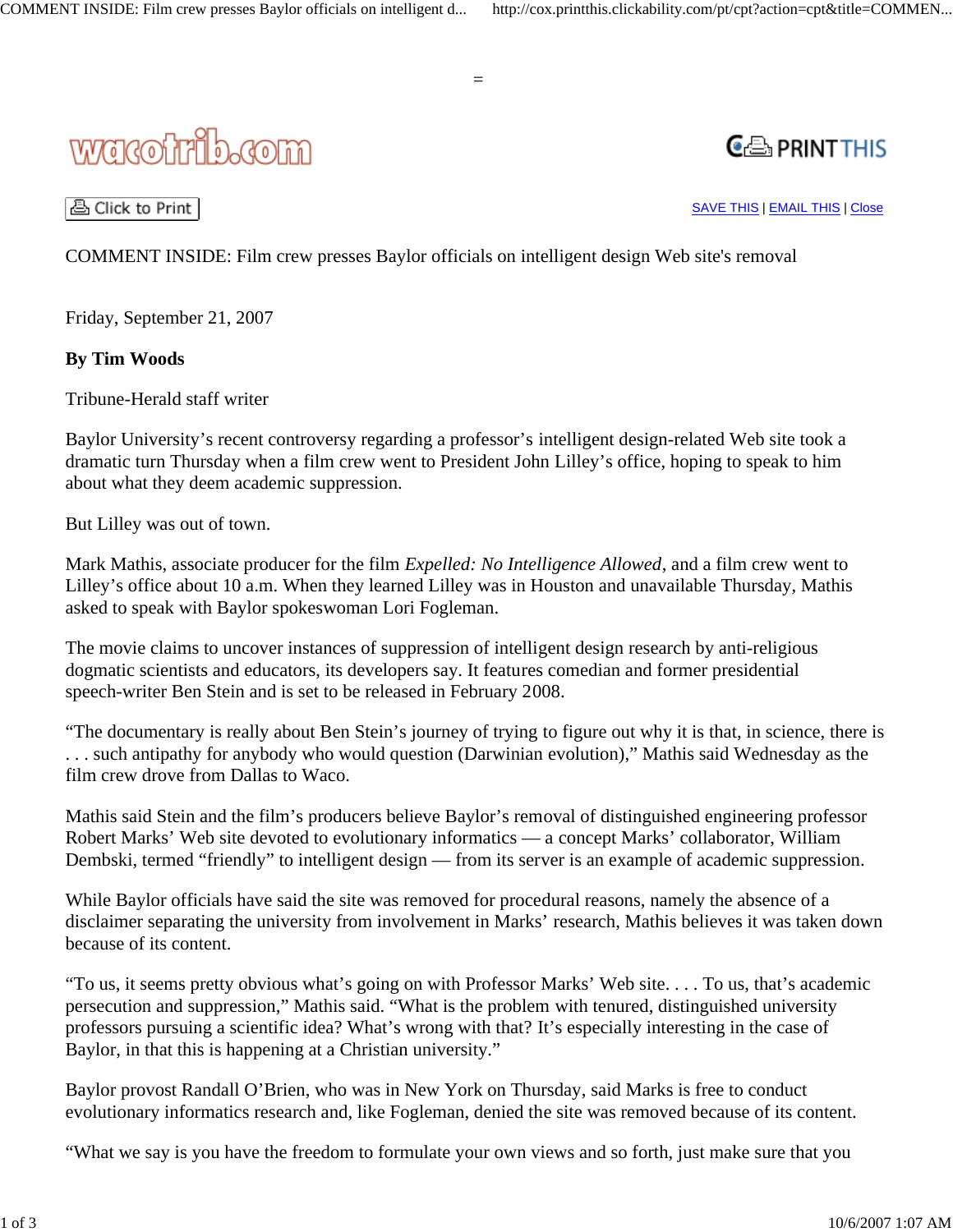issue a disclaimer that your particular view does not necessarily express the view of Baylor University," O'Brien said. "We fully endorse the right and responsibilities of academic freedom."

## **Deal in works**

Fogleman and O'Brien also said that Baylor's legal counsel, Charles Beckenhauer, and Marks' St. Paul, Minn.-based attorney, John Gilmore, are working to reach a mutually satisfying agreement that would allow the site to be restored.

Fogleman did not know how long the discussions might take.

"The conversations (between Beckenhauer and Gilmore) are private, but they are progressing," Fogleman said.

Outside Baylor's Pat Neff Hall, which houses Lilley's and Fogleman's offices, Mathis pressed the issue of academic suppression with Fogleman.

"This had everything to do with the fact that (Marks' site) was friendly to intelligent design, didn't it?" Mathis asked Fogleman.

"I just know that right now there is a discussion between the parties . . . and it will be resolved to mutual satisfaction," Fogleman replied.

"The content of the site has nothing to do with this," Fogleman later said, again stressing Baylor's stance that it is a procedural matter.

Mathis then asked Fogleman about whether or not she is allowed to openly refer to intelligent design.

"You will not say 'intelligent design.' Is that forbidden? You keep saying 'content.' . . . You haven't said (intelligent design) and it stuck out to me," Mathis said. "You guys are holding your cards so tight . . . Are you not allowed to say it?"

Fogleman responded, "I am allowed to say it, (but) I'm not saying it because you're asking me to."

Though the goal of the visit was to get Lilley to speak on the record about the matter, Mathis said after the terse yet cordial conversation that he appreciated that Fogleman would come out to answer questions with their cameras rolling.

"I'm happy that at least she came out and talked to us," he said. "She had the courage to do that, at least."

Unruffled by the incident, Fogleman said she wasn't surprised by any of Mathis' questions or his determination in getting the answers.

"It just made for an interesting day," Fogleman said. "I thought that Mark and I had a respectful conversation."

## **twoods@wacotrib.com**

**757-5721**